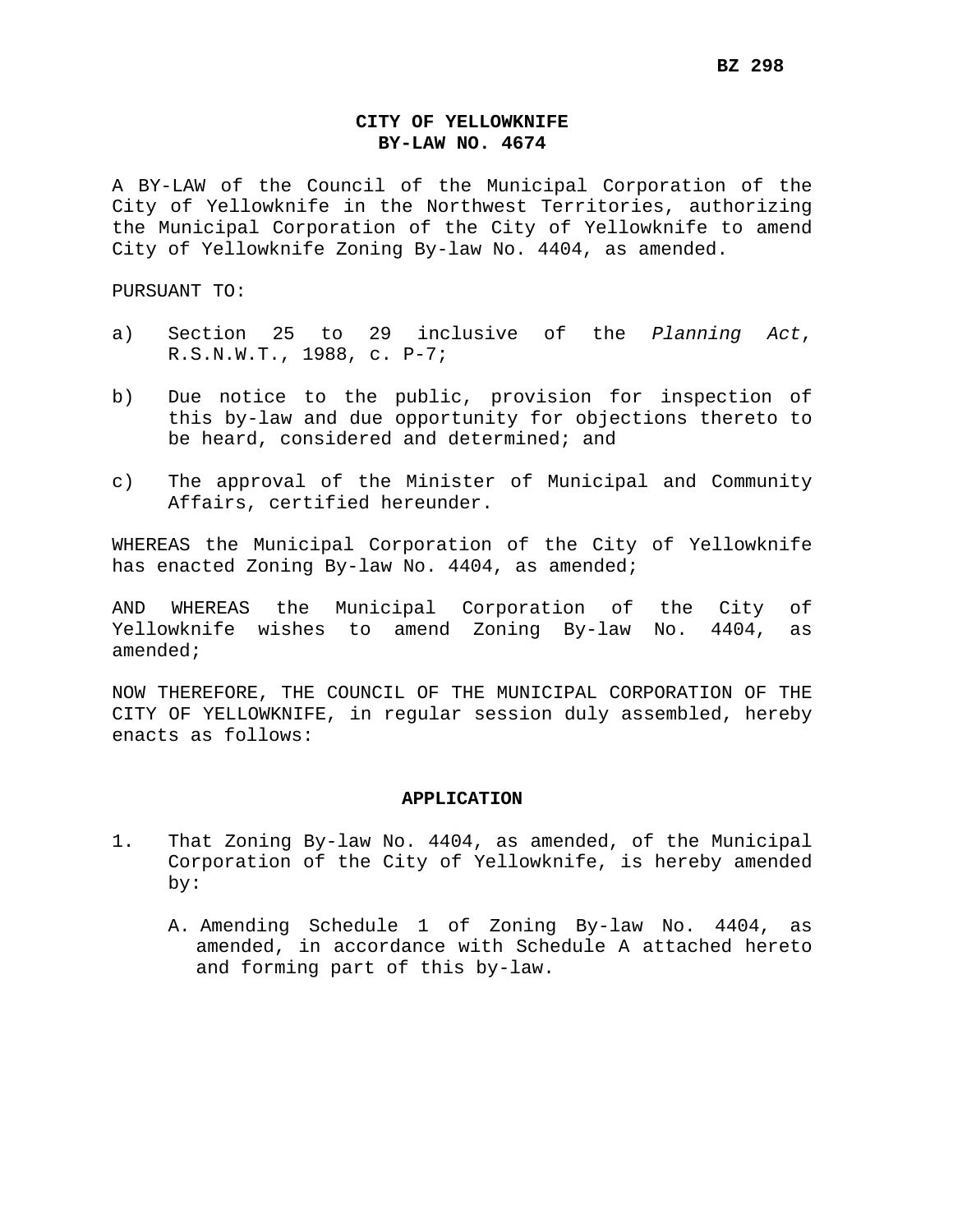# **By-law No. 4674 BZ 298 Page 2**

B. Amending Part Ten by adding new Section 10.25 to read as follows:

### **10.25 KL – Kam Lake Light Industrial/Commercial Mix**

(1) General Purpose

To provide an area for commercial, light industrial and compatible uses with accessory residential use.

- (2) Uses
	- (a) Permitted Uses are:

Accessory Structures and uses; Commercial Use; Diamond Facility; Dwelling unit accessory to an approved use subject to Section  $10.25$  (5)(c); Industrial use subject to Section 7.6(1); Office subject to Section 10.25 (5) (b) and, Public utility uses and structures.

(b) Conditionally Permitted Uses are:

Transportation facility; and Similar use.

- (3) Regulations
	- (a) Site Coverage: a maximum of 40%;
	- (b) Height: a maximum of 15 m; except for a detached or ground floor attached dwelling unit shall be a maximum of 10m;
	- (c) Front Yard: a minimum of 6 m;
	- (d) Side Yard: a minimum of 6 m on one side and 1.5 m on the other side;
	- (e) Rear Yard: a minimum of 6 m;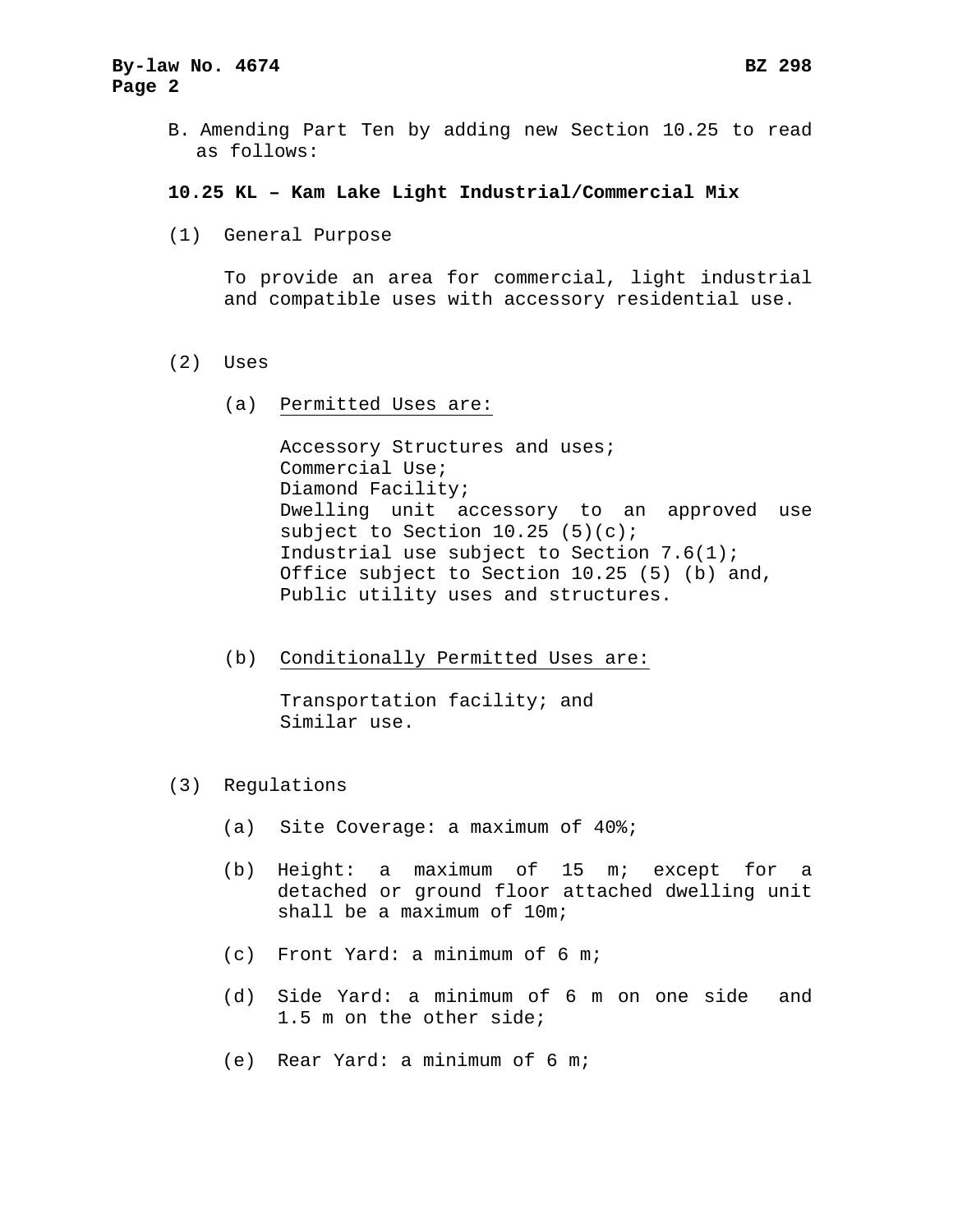- (f) Lot Width: a minimum of 35 m;
- (g) Site Area: a minimum of 1400  $m^2$ ;
- (h) Landscape area:

a minimum of 40% of the minimum front yard subject to Section 7.1(2);

- (i) Parking and loading: subject to Part Nine.
- (4) Site Development
	- (a) The site plan, the relationship between buildings; structures and open space, provision of fencing, screening and/or similar buffering techniques, provision of landscaping, parking layout, access to roads, access to trucked water/sewer points, and access to emergency vehicles shall all be at the discretion of the Development Officer who shall consider site topography and the amenities of the adjoining properties and surrounding areas in the application of any such discretion.
- (5) Special Provisions
	- (a) Notwithstanding the provisions of Section 7.5(3), outside storage shall only be permitted in the rear yard of a site and may not comprise more than 50% of the total site area. Such outside storage shall not limit the customary display of any commodities or goods intended and permitted to be sold on the site, or the storage of fuel, oil or gas in tanks connected to a heating plant on the premises. The Development Officer may require fencing, screening and/or similar buffering techniques from that portion of a site utilized as outside storage and the adjoining properties and surrounding area.
	- (b) Office use shall be related and accessory to the principal use and shall not exceed 20% of the floor area of the principal structure on site.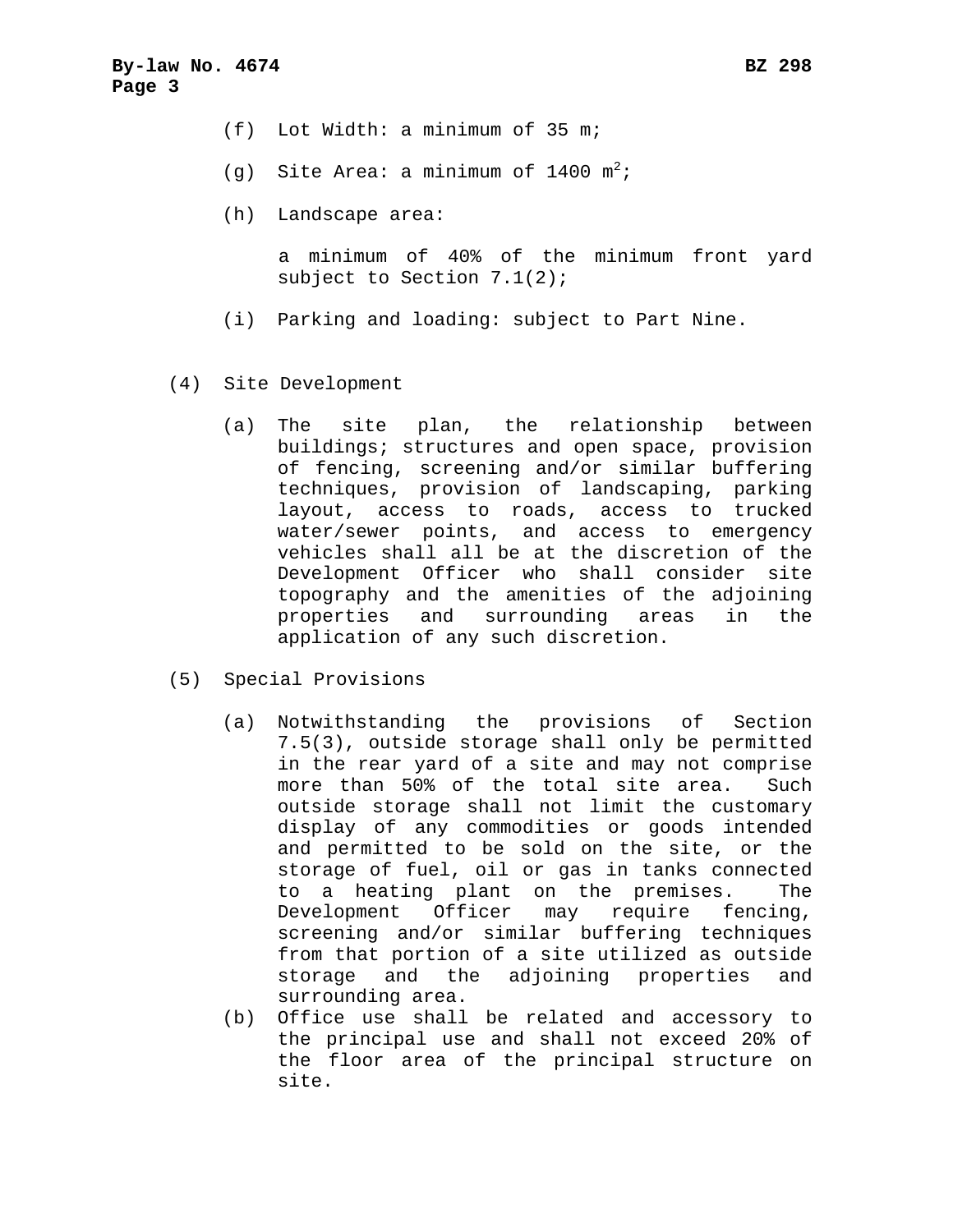- (c) A dwelling unit accessory to an approved use shall:
	- i. have direct and separate access to the outside ground level;
	- ii. be limited to one dwelling unit per site;
	- iii. be serviced with municipal water and sewer;
		- iv. only provide accommodation for an owner and/or operator;
			- v. demonstrate evidence of an established commercial or light industrial use operating on site in the form of a structure having a minimum enclosed floor area of 93 m2, and;
		- vi. only be permitted as long as the said site is being used for the operation of a permitted or conditionally permitted use within this zone.
- (d) An accessory dwelling unit may be in the form of a detached dwelling, ground floor attached dwelling or upper floor attached dwelling with direct and separate access to the outside ground level.
- (e) If the accessory dwelling unit is a Manufactured Dwelling it shall be skirted from the base thereof to the ground with material similar to that of the siding material. Painted plywood shall not be permitted as skirting.

#### **EFFECT**

2. That this by-law shall come into effect upon receiving Third Reading and otherwise meets the requirements of Section 75 of the *Cities, Towns and Villages Act*.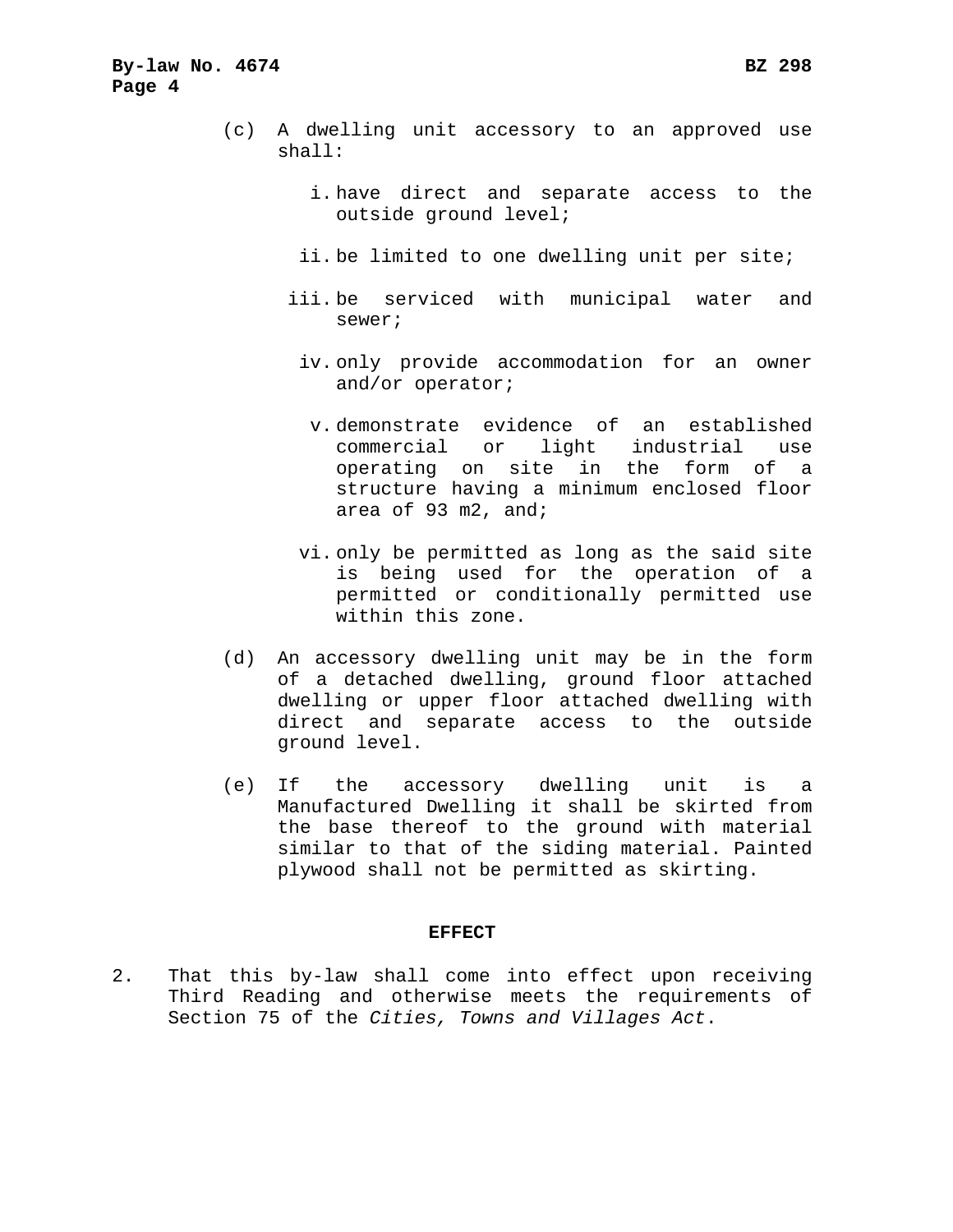By-law No. 4674<br>Page 5  $\frac{1}{2}$ 

 $\mathbb{R}^n$ 

 $\frac{d}{2} \rho$ 

 $\frac{\partial \widetilde{\mathcal{L}}}{\partial \widetilde{\mathcal{L}}}$ 

| READ a First Time this $\frac{\mathcal{A}_{\mathcal{C}}}{\mathcal{A}_{\mathcal{C}}}$ day of $\frac{N_{\mathcal{A}}}{N_{\mathcal{C}}}\left(\frac{1}{N_{\mathcal{C}}}\right)$<br>$A$ . D.<br>2012. |
|--------------------------------------------------------------------------------------------------------------------------------------------------------------------------------------------------|
| MAYOR<br>CITY ADMINISTRATOR                                                                                                                                                                      |
| READ a Second Time this $\frac{1}{\sqrt{2}}$ day of $\frac{APR}{L}$<br>A.D.<br>2012.                                                                                                             |
| MAYOR<br>CITY ADMINISTRATOR                                                                                                                                                                      |
| APPROVED by the Minister of Municipal and Community Affairs of<br>Northwest Territories this 30<br>day<br>оf<br>the<br>, A.D. 2012.<br>rai                                                       |
| MU<br>MINISTER<br>MUNICIPAL<br>AND<br>COMMUNITY<br>AFFAIRS                                                                                                                                       |
| READ a Third Time and Finally Passed this $M$<br>day of<br>$JUPB$ $A.D., 2012.$                                                                                                                  |
| MAYOR<br>ADMINISTATOR                                                                                                                                                                            |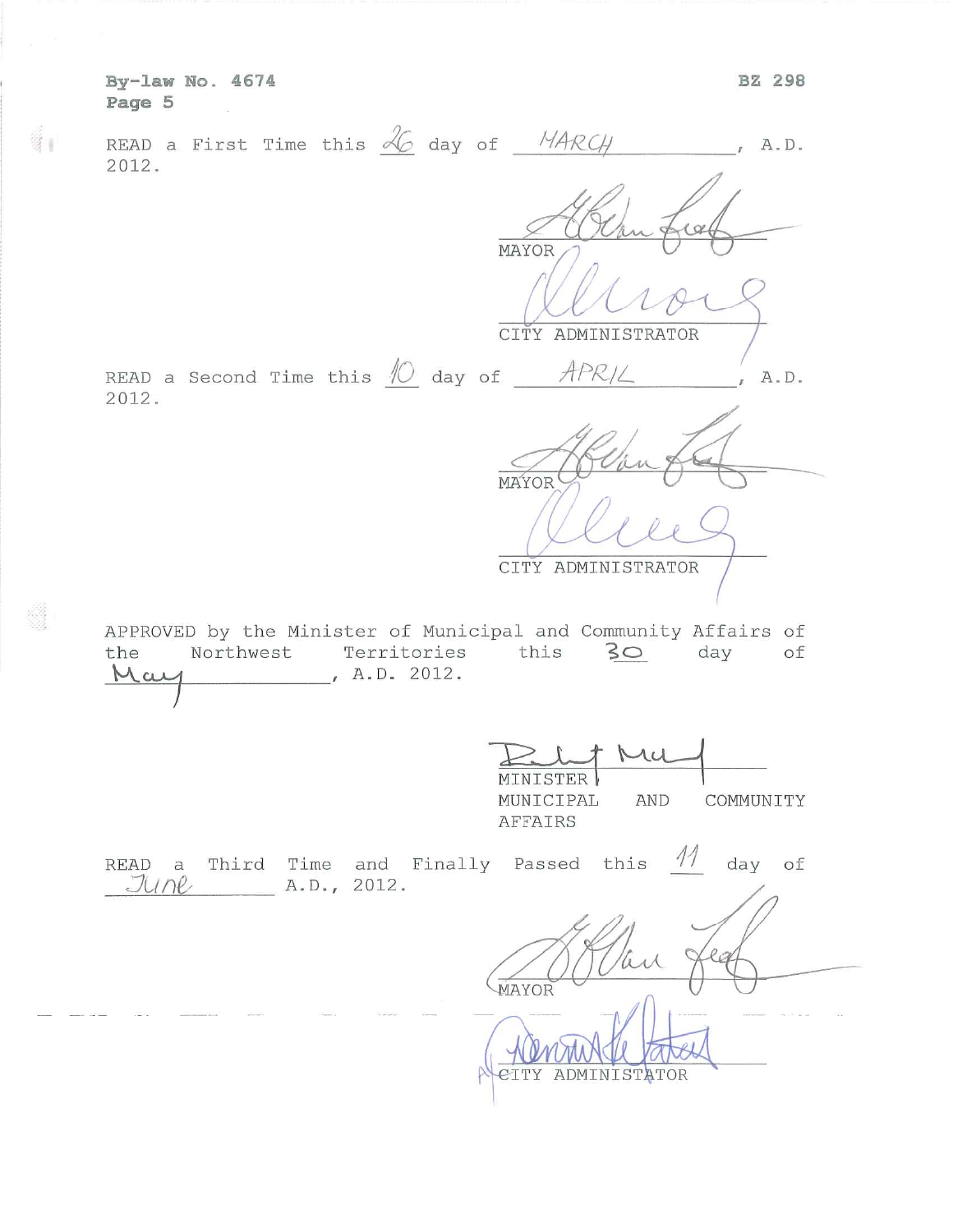By-law No. 4674 Page 6

I hereby certify that this by-law has been made in accordance with the requirements of the Cities, Towns and Villages Act and the by-laws of the Municipal Corporation of the City of Yellowknife.

ADMINISTRATOR

Docs# 298604, Docs# 299662 (Schedule A)